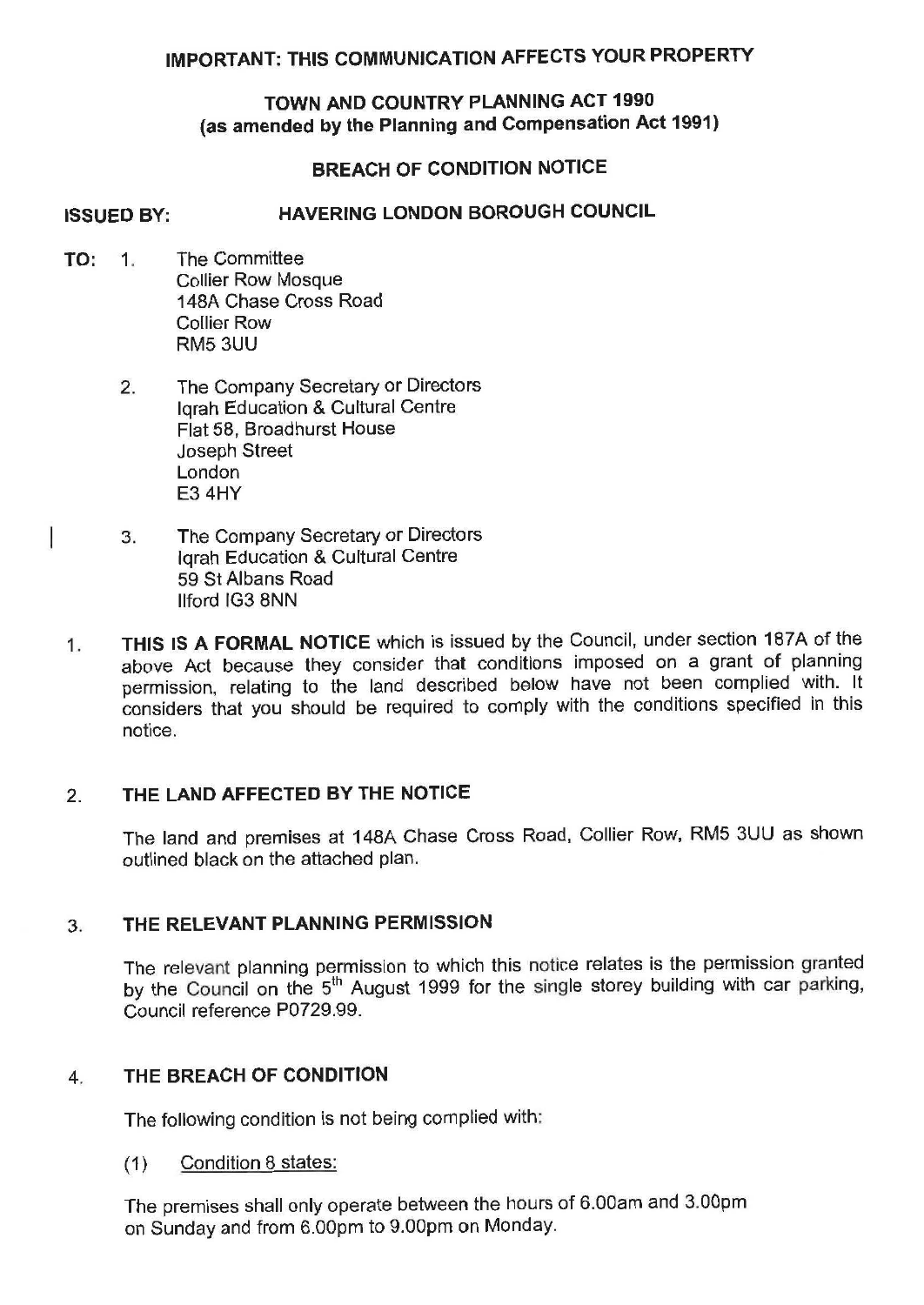## 5. **THE FOLLOWING ARE TO BE PROVIDED IN ORDER TO SECURE COMPLIANCE WITH THE CONDITIONS**

(1) Cease operation of the premises except for within the above allowed hours as stated in section 4.(1) of this notice.

Time for compliance: 30 days beginning with the day on which the notice is served on you.

## 6. **WHEN THIS NOTICE TAKES EFFECT**

This notice takes effect **immediately** it is served on you or you receive it by postal delivery.

Dated:  $Q^{th}$  May 2019

signed: Dand

David Colwill

Position: Team Leader Planning Enforcement & Appeals

### **Authorised Officer**

On behalf of: The Mayor and Burgesses of the London Borough of Havering Town Hall Main Road Romford RM1 38D

### **WARNING**

### **THERE IS NO RIGHT OF APPEAL AGAINST THIS NOTICE**

It is an offence to contravene the requirements stated in paragraph 5 of this notice after the end of the compliance period. You will then be at risk of immediate prosecution in the Magistrates Court for which the maximum penalty is £2,500 for a first offence and for any subsequent offence. If you are in any doubt about what this notice requires you to do, you should get in touch immediately with the Planning Enforcement & Appeals Technician, Mercury House, Mercury Gardens, Romford, RM1 3SL (01708 432805).

If you need independent advice about this notice, you are advised to contact urgently a lawyer, planning consultant or other professional adviser specialising in planning matters. If you wish to contest the validity of the notice, you may only do so by an application to the High Court for judicial review. A lawyer will advise you on what this procedure involves.

## **DO NOT LEAVE YOUR RESPONSE TO THE LAST MINUTE**